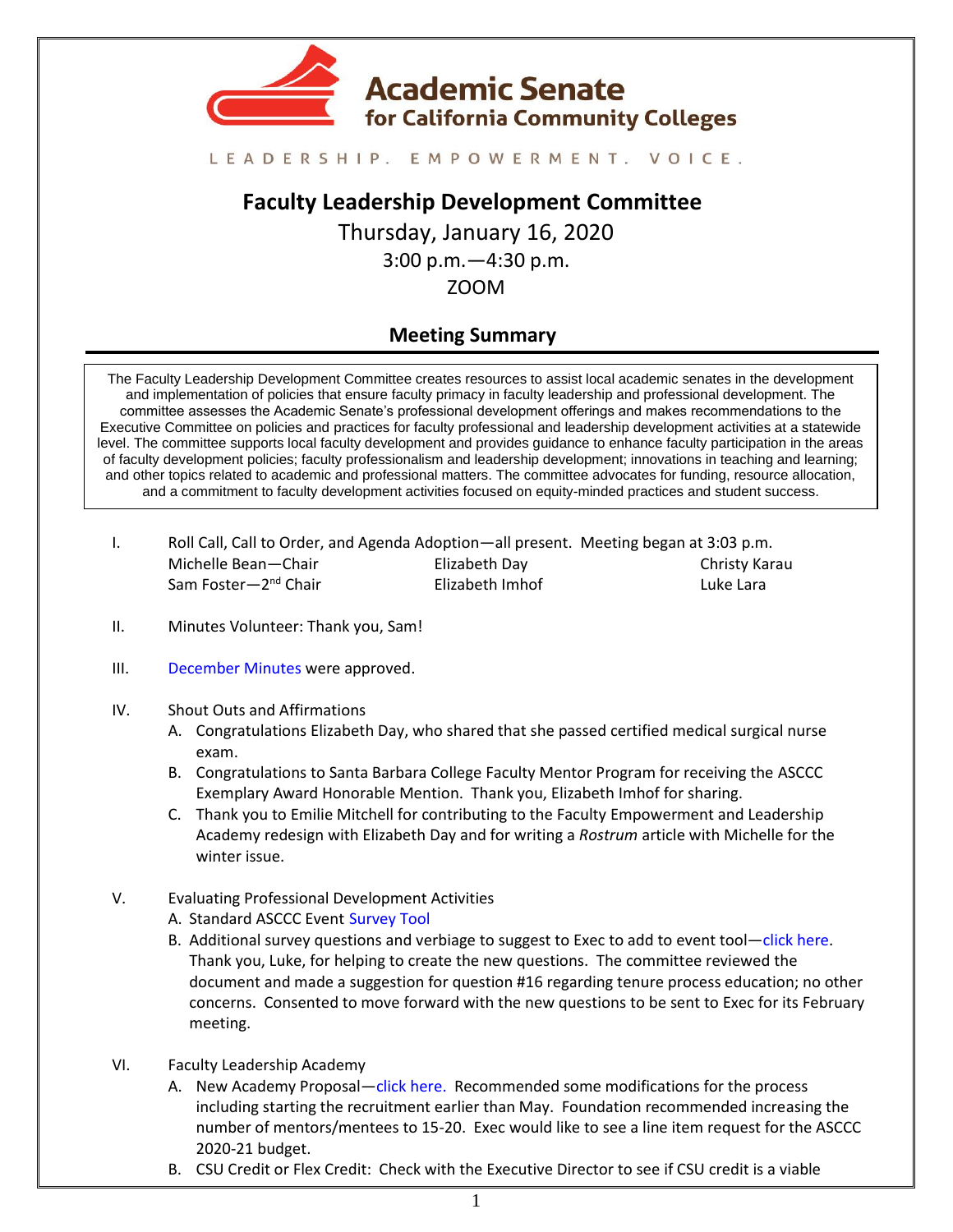option.

- C. Next steps: Develop a workplan for implementation. Michelle and Elizabeth Day will meet with Emilie Mitchell on Monday to review the next steps.
- D. Faculty Leadership Institute draft due February 18—ideas for break-outs? FLDC ideas: Panel on promising professional development practices that change culture. Breakout roundtable discussion on professional development.
- VII. Womyn's Survey and Faculty of Color Intersectionality
	- A. New Survey[: Click here](https://docs.google.com/document/d/1eLcoTUBC45rsLWxz5EraIz-LuMWy9nhYqdiadgNUd0Q/edit?usp=sharing) for possible additional questions to identify needs of faculty of color. Recommendation of committee to send new survey request to Exec for its February meeting.
	- B. Professional organizations to send new survey: Puente, Umoja, A2MEND, APIHE, Latina Leadership Network, LGBTQ+ CC listserv, any others? No other recommendations from FLDC.
	- C. Next steps *Rostrum* article: Christy Karau and Rebecca Eikey
		- *Rostrum* due date March 9. Meeting with Christy and Rebecca on Friday to start brainstorming.
- VIII. Caucus Structure
	- A. Executive Committee feedback reviewed on suggested updates—[click here](https://docs.google.com/document/d/1zGBXj7oHnQLA1WluoAuvka2wdNSHp1NBp62BZqbGkwA/edit?usp=sharing) for proposal.
	- B. Caucus Spring Plenary sessions moved and staggered. FLDC appreciates the new format.
	- C. Caucus leaders invited to write *Rostrum* article on changes.
- IX. Spring Plenary
	- A. FLDC [Spring 2020 Suggestions.](https://docs.google.com/document/d/1DB0XbjSkE0uVJC8P7MkxZnfaMUi_AJoRXROczmHkCec/edit?usp=sharing) Several FLDC suggestions were approved as topics for spring Plenary; reviewed with committee.
	- B. Reviewed sessions [Approved by Executive.](https://asccc.org/sites/default/files/IV.%20F.%20%281%29%20Spring%20Session%202020%20Draft%20Outline%20-%20for%20Jan%2010%20Exec%20Meeting.pdf) Elizabeth Imhof, Luke, Michelle, and Sam will all be at Plenary to present on various topics.
	- C. Pre-Resolutions due February 21—any suggestions?
	- D. FLDC requests:
		- Professional development for anti-racism resolution is needed.
		- EEO resolution is a possibility.
- X. Faculty Hiring Criteria
	- A. Spring Plenary sessions assigned.
	- B. EDAC and S&P collaboration on Faculty Diversification Toolkit Module on January 22 to start brainstorming tools and topics. Send Michelle any ideas for a possible toolkit or module.
		- FLDC Charge from Exec: Model Hiring and Appointment Processes [\(ASCCC Exec Goals\)](https://drive.google.com/file/d/14442JiksVZ9bSTQSWjCHtlvOISfGf4bx/view?usp=sharing)
		- [Resolution Fall 2015 12.01:](https://www.asccc.org/resolutions/hiring-culturally-aware-faculty) Training Module for Hiring to Meet Diverse Student Needs
- XI. CTE-NonCredit Institute
	- A. Our [Strong Workforce Charge](https://drive.google.com/file/d/16hKfj3C1FDUL0h3eUC9pken2ouIuqOoi/view)
	- B. FLDC suggestions were sent to CTE and Noncredit Chairs—[click here](https://docs.google.com/document/d/1IVQGuqXAftGN_3WXsxIuIECcCiNTR4CUQUDK55pNS7M/edit?usp=sharing) to see ideas.
- XII. Collaborations Updates
	- A. Puente and Umoja Directors working on data for TASSC Transfer paper.
	- B. Umoja/A2Mend Abdul Buul working with Elizabeth Imhof and Eileene Tejada on anti-racism *Rostrum* article.
		- *Rostrum* due date March 9. Elizabeth Imhof shared that the first outlining meeting went well; they have a timeline and possible two-part article.